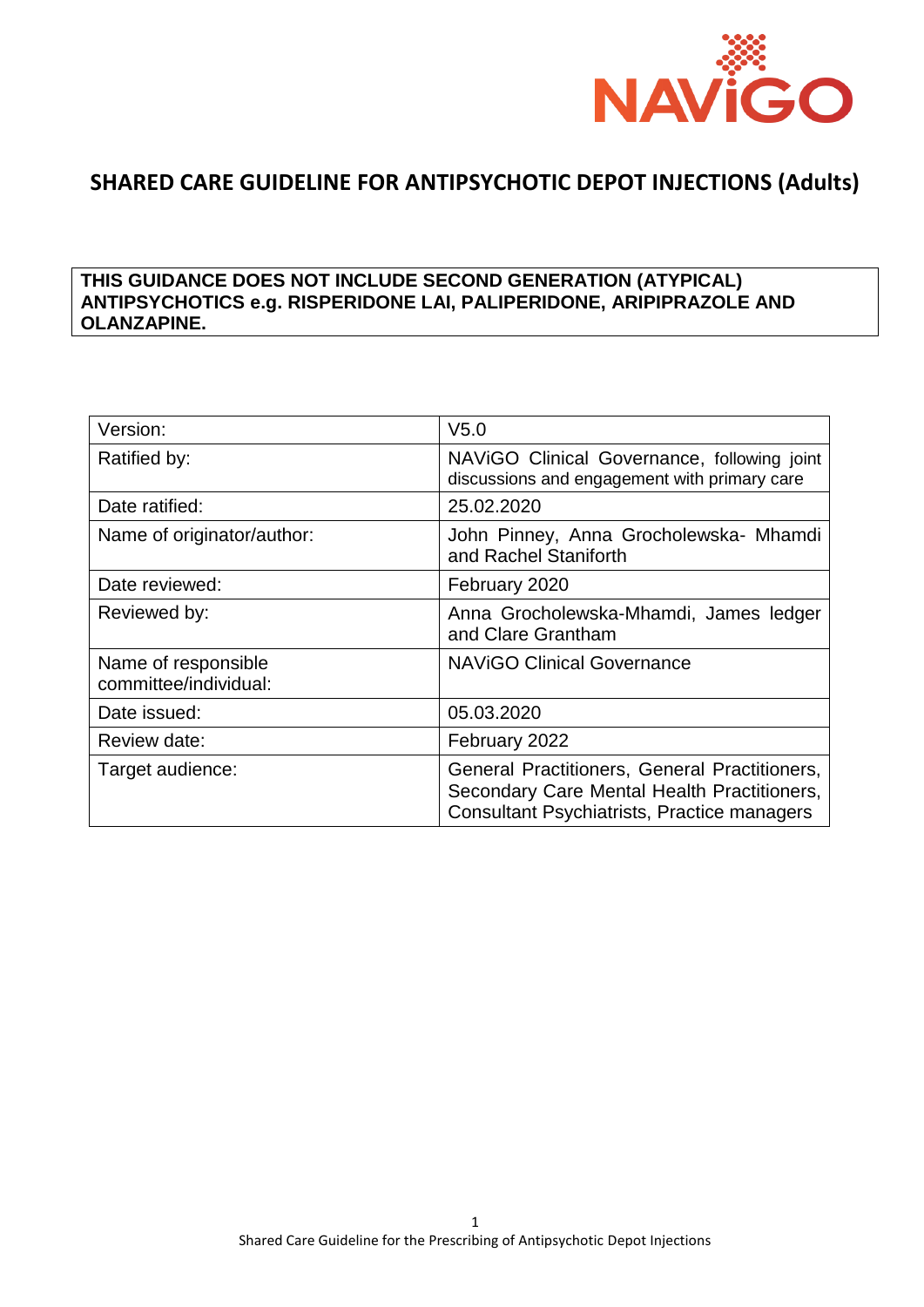### **1.0 INTRODUCTION**

**This document is intended to be used when an antipsychotic has been prescribed for mental health uses, and treatment has been initiated by mental health services. If the antipsychotic is intended to be used for other purposes, this guideline is not appropriate.**

Shared Care Guidelines are intended to provide clear guidance to General Practitioners (GPs) and hospital prescribers regarding the procedures to be adopted when clinical (and therefore prescribing and financial) responsibility for a service user's treatment is transferred from secondary to primary care. Consent from the GP to prescribe the desired antipsychotic should be sought by the specialist prior to the service user arriving at the surgery requesting a prescription. If a specialist asks a GP to prescribe these drugs, the GP should reply to this request as soon as practicable. The doctor who prescribes the medication legally assumes clinical responsibility for the drug and the consequence of its use.

Long-acting depot injections are used for maintenance therapy especially when compliance with oral treatment is unreliable and practitioners should follow NICE guidance on schizophrenia.

This agreement should be read in conjunction with the NAViGO care programme approach (CPA) policy.

**This guideline does not include the prescribing of second generation (atypical) antipsychotics e.g. risperidone LAI, paliperidone, aripiprazole and olanzapine.**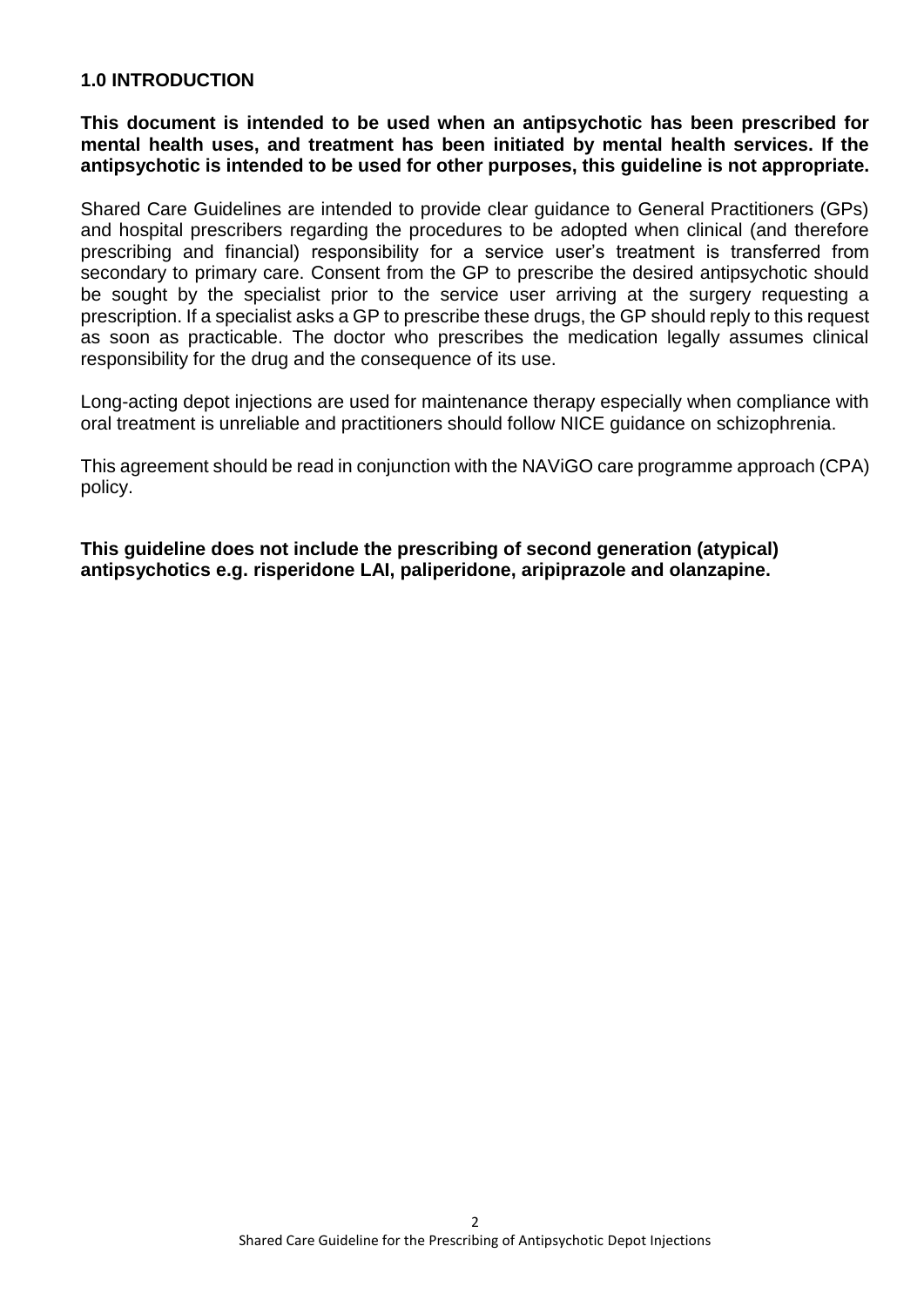### **2.0 Drugs covered by the guideline**

This guideline covers the following formulary antipsychotic depot injections:

**Flupentixol decanoate, fluphenazine decanoate, haloperidol and zuclopenthixol decanoate.** 

**Please ensure the correct preparation is prescribed and administered as there have been errors resulting from patients being prescribed or supplied with the wrong medicine due to confusion between similarly named products.**

### **Drugs excluded from this guideline are aripiprazole, olanzapine embonate, paliperidone and risperidone.**

Drugs are only covered by this guideline when prescribed at dosages within current BNF limits. Full prescribing information can be found in the SPCs available from the eMC website at <http://www.medicines.org.uk/emc/>

This guideline does not cover combined antipsychotic medications or service users receiving medication under section 117. In these circumstances, provision of medication remains the responsibility of NAViGO.

|                                   | Traffic light system classification (TLS) |                                                                                                                                     |                                                     |  |  |
|-----------------------------------|-------------------------------------------|-------------------------------------------------------------------------------------------------------------------------------------|-----------------------------------------------------|--|--|
|                                   | Green <sup>G</sup>                        | Amber <sup>A</sup>                                                                                                                  | $\text{Red}^{\text{R}}$                             |  |  |
| <b>Drug Class</b>                 |                                           |                                                                                                                                     |                                                     |  |  |
| Antipsychotic<br>Depot injections |                                           | Flupentixol<br>decanoate<br>Fluphenazine<br>decanoate<br>Haloperidol(as<br>decanoate)<br>Zuclopenthixol<br>decanoate<br>Risperidone | Aripiprazole<br>Paliperidone<br>Olanzapine embonate |  |  |

Amber (A) – Prescribing initiated by specialist and passed to primary care when dose effective and stable – monitoring shared as specified in SCP

Red (R) – Prescribing initiated and retained by specialist – Prescribing monitoring performed in secondary care.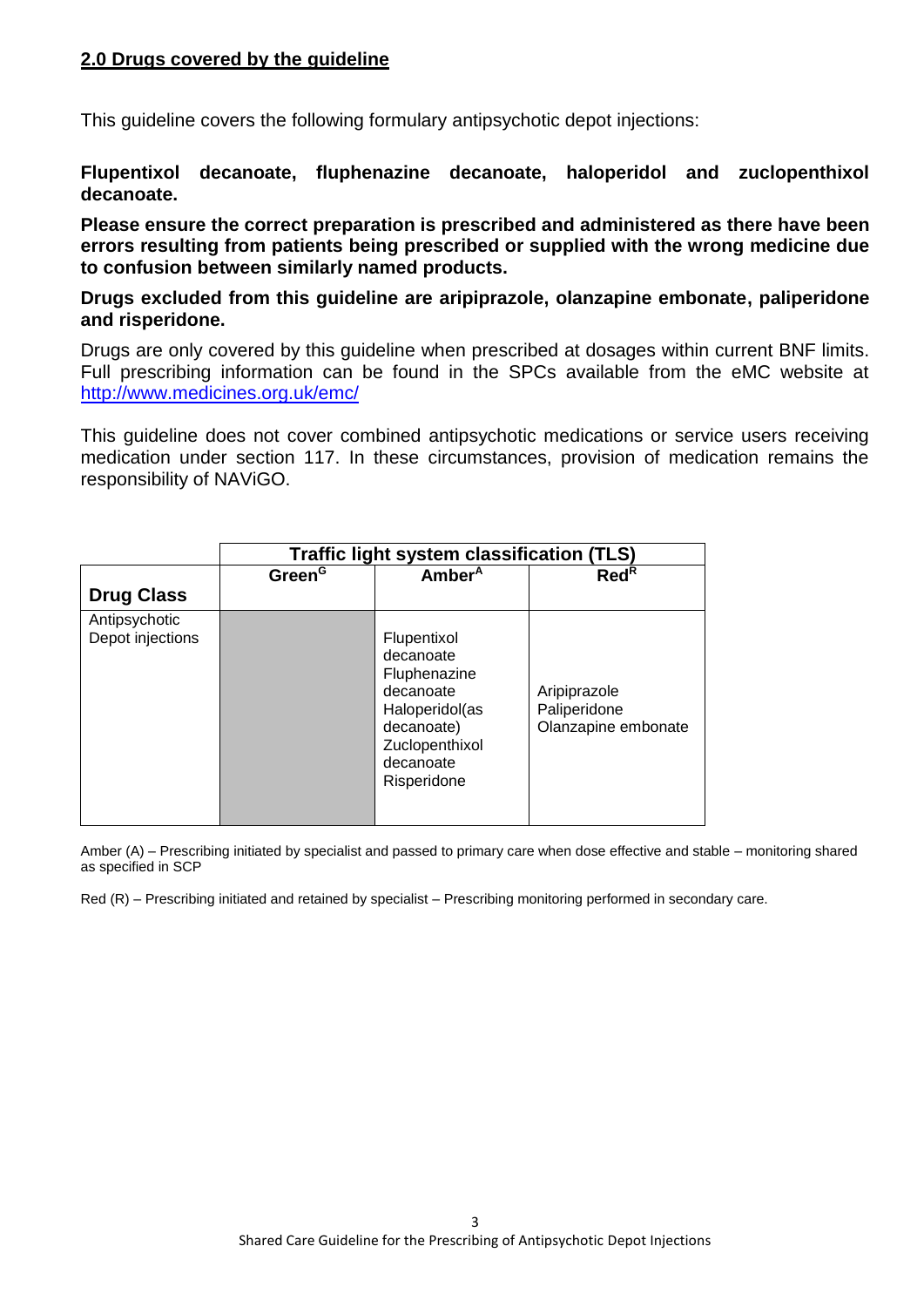## **3.0 Administration**

Depot antipsychotics are administered by deep intramuscular injection at intervals of 1 to 4 weeks. When initiating therapy with sustained-release preparations of conventional antipsychotics, service users should first be given a small test-dose as undesirable side-effects are prolonged. In general not more than 2–3 ml of oily injection should be administered at any one site; correct injection technique (including the use of z-track technique) and rotation of injection sites are essential. If the dose needs to be reduced to alleviate side-effects, it is important to recognise that the plasma-drug concentration may not fall for some time after reducing the dose; therefore it may be a month or longer before side-effects subside.

### **4.0 Secondary Care responsibility**

- Diagnosis based on a timely and comprehensive assessment.
- Initiation and stabilisation of drug therapy for a minimum period of 3 months and until shared care is formally accepted by the service user's GP and primary care team.
- Service user / family education. Service users must receive written information about the use of antipsychotics and the effects of the prescribed medication. Service user Information Leaflets for individual drugs are available from NAViGOs Choice and Medication website<http://www.choiceandmedication.org/navigo/>
- Ensure service user is fully informed of potential benefits and side effects of treatment
- Ensure service user's parents/guardian/carer is fully informed of the treatment.
- Ensure that Trust policy regarding informed consent is followed
- Provide a comprehensive treatment package in addition to medications including appropriate information/monitoring sheet(s)
- Devise a CPA care plan in conjunction with the GP and support agencies/care manager
- Ensure that shared care arrangements are in place before transfer of treatment
	- **That the service user/carer is clear what is being monitored and by whom**
	- That the service user knows what significant adverse effects/events to report urgently and to whom they should report (specialist or GP)
- Write to the GP after every clinic visit detailing whether the medication regime should remain the same or be changed. Specify any products / dose or frequency changes and the results of any investigations.
- Ensure that the baseline monitoring recommendations in service users prescribed regular antipsychotics have been carried out before treatment initiation.
- Extra monitoring needed for dose changes will be organised by specialist team and conveyed to service user and GP
- Monitor side effects of medication GASS scale should be used frequently during initiation period and as per monitoring table thereafter.
- Monitor service user's response to treatment
- Report adverse events to the CSM<http://www.mhra.gov.uk/Aboutus/index.htm>
- **If withdrawing antipsychotic medication, do this gradually. Regularly monitor for signs and symptoms of relapse for at least 2 years after withdrawal. (This is a post-acute period).**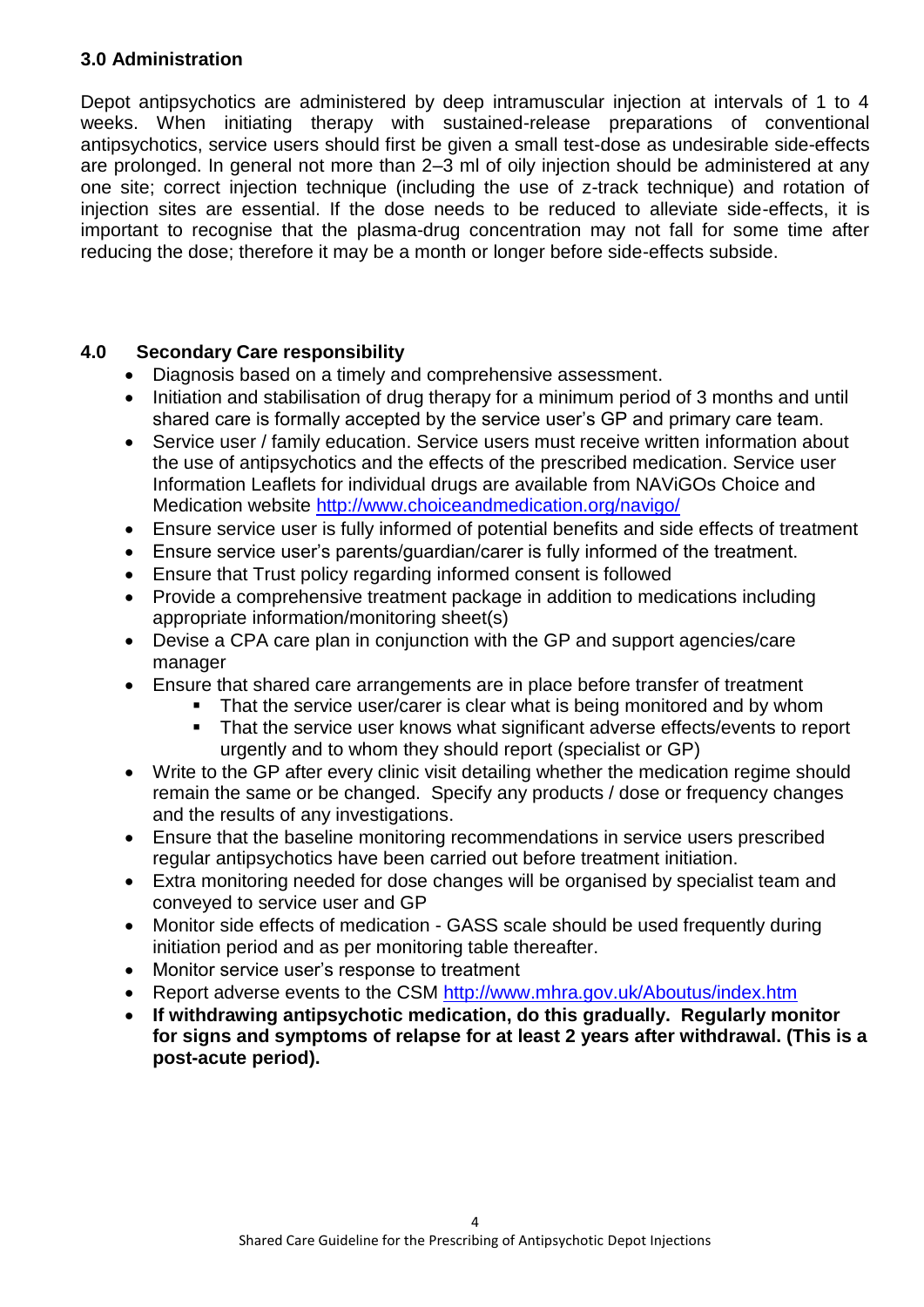### **5.0 Primary care responsibility**

- Acknowledge and accept secondary care team request for shared care within 4 weeks of receipt of shared care request.
- Monitor treatment as stated in the shared care guidelines.
- Amend prescription as per requests from secondary care for dose changes in service users on established treatment
- Confirm with specialist which changes in these or other parameters should trigger urgent referral back to the specialist
- Seek specialist advice promptly as advised in the shared care guideline or if signs/symptoms of changes occur or possible drug interactions found.
- Seek advice from the secondary care team if the female service user becomes pregnant or is planning to start a family
- Report adverse events to the CSM http://www.mhra.gov.uk/Aboutus/index.htm
- If the drug has a black triangle status or is unlicensed, all events should be reported even if causal relationship is not known or if the adverse event is already known about
- Report adverse events to the consultant sharing the care of the service user
- Stop treatment on advice of specialist
- Seek urgent advice from the specialist if intolerable side effects occur
- Ensure arrangements are in place for the service user to be reviewed at appropriate intervals and receiving prescribed medication.
- Develop and use practice case registers to monitor the physical and mental health of service users.
- Document in the service user's record whether shared care has been accepted / declined using the read-codes specified on page 14.
- Staff administering antipsychotic depot injections should be competent in the correct injection technique (including the use of z-track technique).
- Inform the service users care co-ordinator if appointments are missed. The service user should be contacted initially and a new appointment made as soon as possible, however the care co-ordinator should be informed if the practice is not able to administer the depot injection within five days of the original administration date. If the care co-ordinator is unavailable, refer to the Single Point of Access (SPA) on 01472 256256 option 3.
- If the service user refuses an injection, the care co-ordinator should be contacted immediately.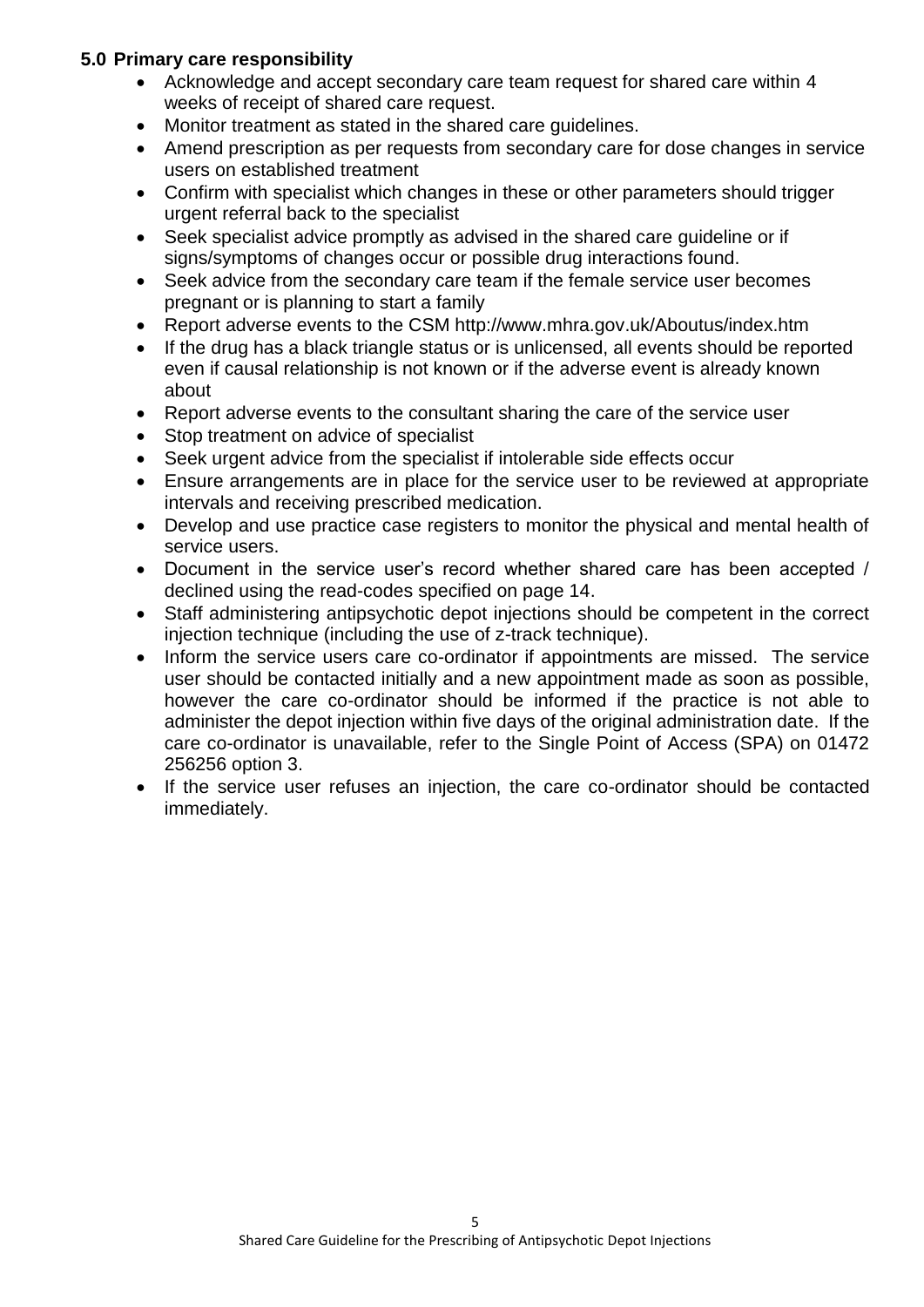|                                                                             | Baseline Monitoring – To be completed by Specialist Services              |                                                                  |
|-----------------------------------------------------------------------------|---------------------------------------------------------------------------|------------------------------------------------------------------|
| Renal function<br>LFT's<br><b>FBC</b><br><b>Blood Glucose</b><br><b>CPK</b> | Lipids<br>Prolactin<br><b>BP/Pulse</b><br>Weight/BMI/Waist<br>measurement | Smoking (no/day)<br><b>ECG</b><br>Alcohol<br>Personal and family |
|                                                                             | Drug status                                                               | History of cardiovascular<br>disease                             |

| 1 <sup>st</sup> Month - To be completed by Specialist Services     |
|--------------------------------------------------------------------|
| <b>Blood Glucose</b><br>Weight/BMI/Waist measurement<br><b>FBC</b> |
| <b>GASS</b>                                                        |

| $3rd$ Month Monitoring – To be completed by Specialist Services |                                             |  |
|-----------------------------------------------------------------|---------------------------------------------|--|
| <b>FBC</b><br>BP/ pulse<br><b>Blood Glucose</b><br>Lipids       | Weight/BMI/Waist measurement<br><b>GASS</b> |  |

Prescribing can be transferred to primary care as part of shared care

| $6th$ Month Monitoring – To be completed by specialist services |  |  |
|-----------------------------------------------------------------|--|--|
| Weight BMI/Waist measurement<br>Prolactin<br><b>GASS</b>        |  |  |
|                                                                 |  |  |

Service User care can be transferred to primary care If service user becomes unstable, fast track access to NAViGO

|                                                 | 12 months then Annual Monitoring - To be completed by Primary Care |
|-------------------------------------------------|--------------------------------------------------------------------|
| <b>Renal function</b>                           | <b>Blood Glucose</b>                                               |
| <b>FBC</b>                                      | <b>ECG</b>                                                         |
| LFT's                                           | Alcohol / smoking                                                  |
| <b>BP/Pulse</b>                                 | Prolactin (contact consultant if newly symptomatic                 |
| Weight/BMI/Waist measurement                    | (reduced libido, gynaecomastia, dysmenorrhoea etc),                |
| Lipids                                          | worsening symptoms or recently elevated prolactin                  |
| GASS (contact consultant if compliance at risk) | level for risk/benefit).                                           |

# **Please note - ECG to also be completed at every dose change**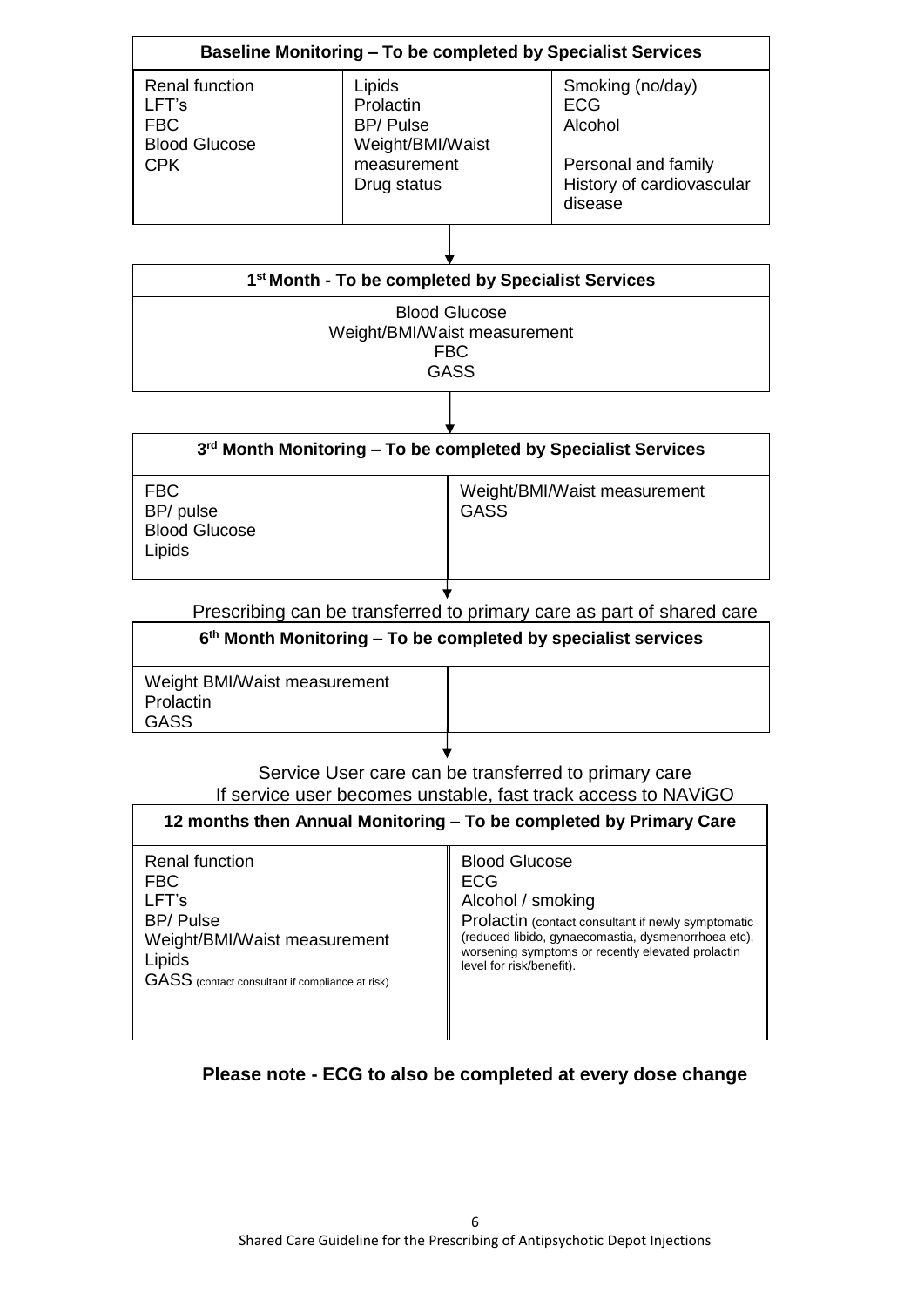# **6.0 Request for review by secondary care**

Referral of all service users to Mental Health Services will be via the single point of access. GPs are requested to clearly state reason for review and urgency.

If a service user becomes unstable within 12 months of antipsychotic being initiated, service user can be referred to NAViGO via Single Point of Access - See appendix 3

**After 12 months,** consider re-referral to secondary care if there is:

- Poor treatment response
- Non-adherence to medication
- Intolerable side effect from medication
- Comorbid substance misuse
- Risk to the person or others

### **7.0 Information for service users**

- Discuss potential benefits and side effects of treatment with the specialist and GP. Identify whether they have a clear picture of these from the specialist and to raise any outstanding queries
- Check that where possible the specialists have provided a service user-held record or information sheet for monitoring and/or to alert other clinical staff to the treatment they are receiving
- Share any concerns they have in relation to treatment with the medicine
- Report any adverse effects to their specialist or GP whilst taking the medicine
- Report to the specialist or GP if they do not have a clear understanding of their treatment
- Participate in the monitoring of therapy and the assessment of outcomes, to assist health professionals to provide safe, appropriate treatment

## **8.0 Special Considerations**

It is generally accepted that there is a higher risk than in the general population of developing hypertension, cardiovascular disease, weight gain and diabetes, in service users with schizophrenia and / or those receiving atypical antipsychotics. It would therefore be important for prescribers to be aware of this risk and to provide regular health checks.

Depot injections of conventional antipsychotics may give rise to a higher incidence of extrapyramidal reactions than oral preparations; extrapyramidal reactions occur less frequently with second-generation antipsychotic depot preparations.

Rarely, atypical antipsychotics can produce neutropenia. It would be necessary to perform a Full Blood Count if there is unexplained infection or fever, and to encourage service users to report such symptoms.

Prolactin levels can be increased by several antipsychotics and cause gynaecomastia, galactorrhoea, sexual dysfunction and amenorrhoea. Sustained prolactin increase may lead to hypogonadism and decreased bone density / osteoporosis, and there is a reported link with breast cancer. Service users with symptoms (above) attributable to raised prolactin levels should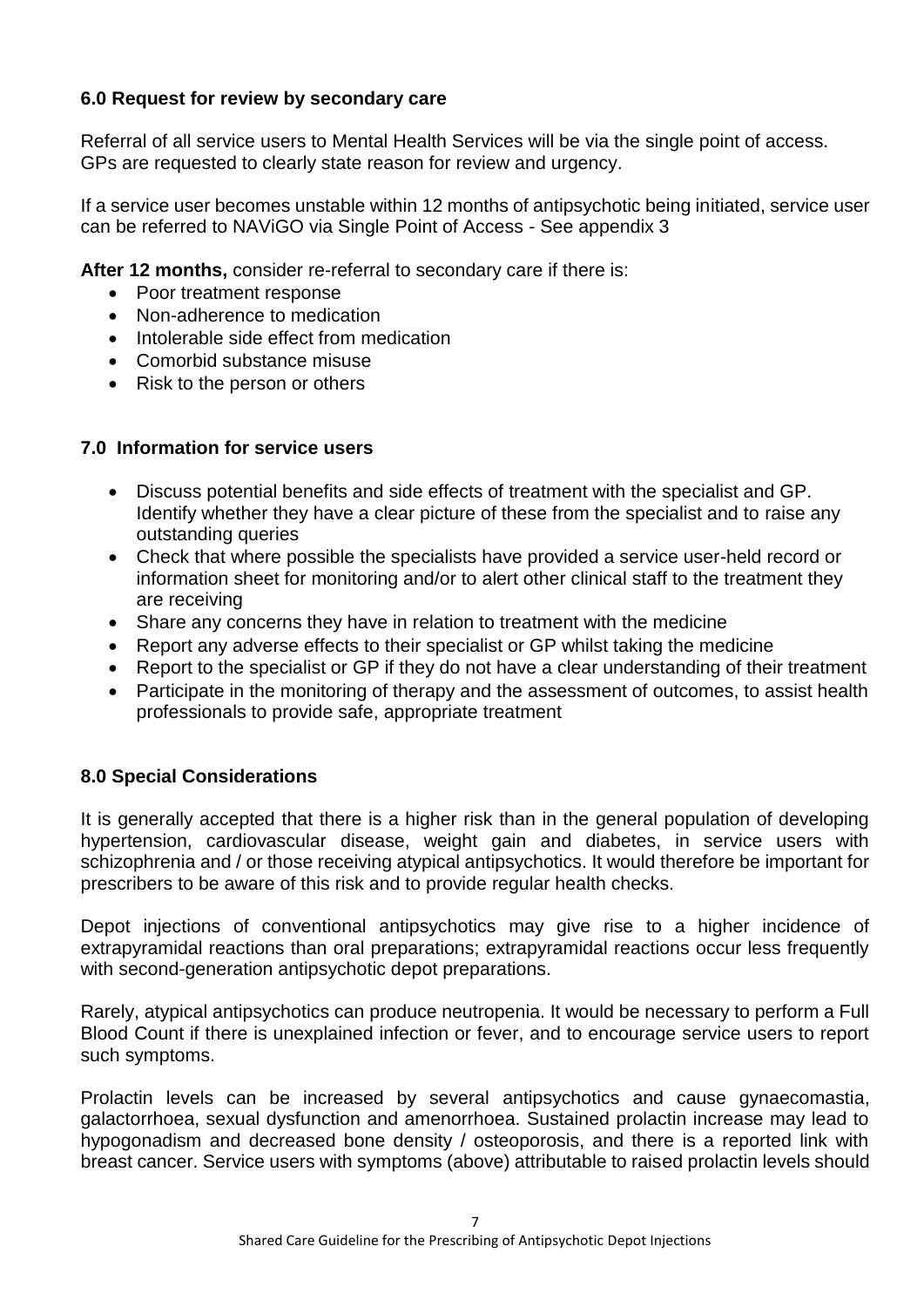have their prolactin levels estimated and consideration of a switch to an antipsychotic less likely to raise prolactin.

It is also necessary for prescribers to be aware of the rare but potentially serious / fatal treatment complication of Neuroleptic Malignant Syndrome (NMS). The symptoms include:

- Hyperthermia
- Muscular rigidity
- Fluctuating consciousness and / or confusion
- Autonomic instability. For example, labile blood pressure, sweating, tachycardia
- Creatinine Phosphokinase (CPK) is always raised.

When NMS is suspected, service users should be referred immediately to the Accident & Emergency department for expert management.

### **9.0 PROCEDURE FOR ADOPTING SHARED CARE**

### **Shared Care (Amber) classification**

The specialist service will ensure the service user is fully established on treatment before requesting transfer to Primary Care. When requesting transfer of care, specialist services will send a letter to the GP explaining which shared care arrangements the request was being made under and provide any other guidance or direction relating to the drug and review process – see Appendix 2.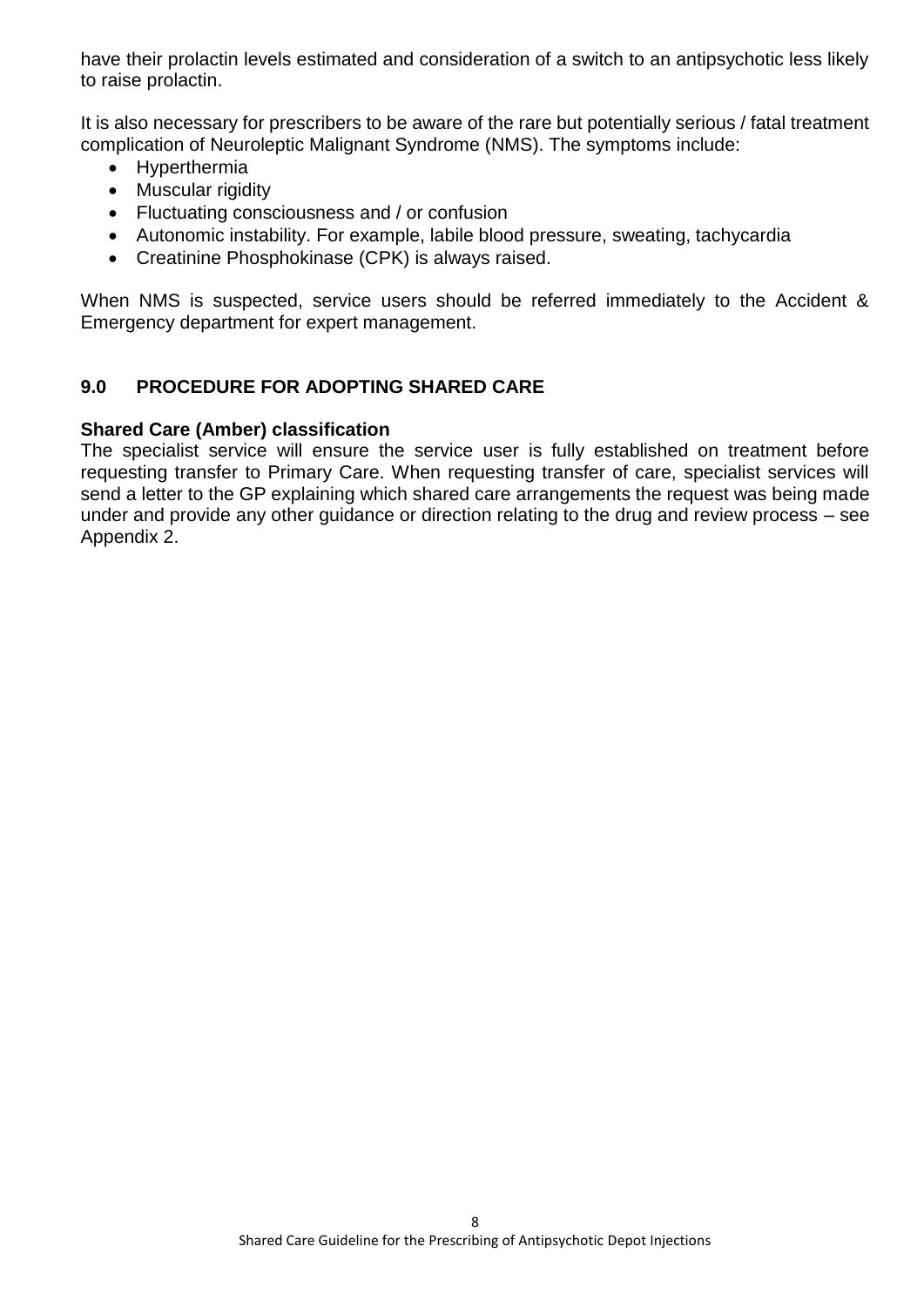# **10.0 Contacts for support and advice**

| <b>Psychiatrists</b><br>Dr Wojciech<br>01472 252366<br>Harrison House,<br>Gierynski<br>Grimsby<br>Dr Ana Tamas<br>01472 252366<br>Harrison House,<br>Grimsby<br>01472 252366<br>Dr Aamer Sajjad<br>Harrison House,<br>Grimsby<br>Dr Beata Tarczon-<br>Rharian Fields, The<br>01472 808450<br>Nowicka<br>Gardens, DPoW<br>Dr Kris Kielan<br>Weelsby View Health<br>01472 806800<br>Centre, Grimsby<br>The Gardens DPoW<br>Dr Ragaei Zitoun<br>01472 808500<br>Dr Joji<br>Weelsby View Health<br>01472 806800<br>Centre, Grimsby<br>Dr Aresh Lokesh<br><b>Community Older</b><br>01472 808500<br>People's | <b>Consultant</b> | <b>Base</b> | <b>Contact number</b>          |
|---------------------------------------------------------------------------------------------------------------------------------------------------------------------------------------------------------------------------------------------------------------------------------------------------------------------------------------------------------------------------------------------------------------------------------------------------------------------------------------------------------------------------------------------------------------------------------------------------------|-------------------|-------------|--------------------------------|
|                                                                                                                                                                                                                                                                                                                                                                                                                                                                                                                                                                                                         |                   |             |                                |
|                                                                                                                                                                                                                                                                                                                                                                                                                                                                                                                                                                                                         |                   |             |                                |
|                                                                                                                                                                                                                                                                                                                                                                                                                                                                                                                                                                                                         |                   |             |                                |
|                                                                                                                                                                                                                                                                                                                                                                                                                                                                                                                                                                                                         |                   |             |                                |
|                                                                                                                                                                                                                                                                                                                                                                                                                                                                                                                                                                                                         |                   |             |                                |
|                                                                                                                                                                                                                                                                                                                                                                                                                                                                                                                                                                                                         |                   |             |                                |
|                                                                                                                                                                                                                                                                                                                                                                                                                                                                                                                                                                                                         |                   |             |                                |
|                                                                                                                                                                                                                                                                                                                                                                                                                                                                                                                                                                                                         |                   |             |                                |
|                                                                                                                                                                                                                                                                                                                                                                                                                                                                                                                                                                                                         |                   |             |                                |
|                                                                                                                                                                                                                                                                                                                                                                                                                                                                                                                                                                                                         |                   |             |                                |
|                                                                                                                                                                                                                                                                                                                                                                                                                                                                                                                                                                                                         |                   |             |                                |
|                                                                                                                                                                                                                                                                                                                                                                                                                                                                                                                                                                                                         |                   |             |                                |
|                                                                                                                                                                                                                                                                                                                                                                                                                                                                                                                                                                                                         |                   |             |                                |
|                                                                                                                                                                                                                                                                                                                                                                                                                                                                                                                                                                                                         |                   |             |                                |
|                                                                                                                                                                                                                                                                                                                                                                                                                                                                                                                                                                                                         |                   |             |                                |
|                                                                                                                                                                                                                                                                                                                                                                                                                                                                                                                                                                                                         |                   |             |                                |
|                                                                                                                                                                                                                                                                                                                                                                                                                                                                                                                                                                                                         |                   |             |                                |
|                                                                                                                                                                                                                                                                                                                                                                                                                                                                                                                                                                                                         |                   |             |                                |
|                                                                                                                                                                                                                                                                                                                                                                                                                                                                                                                                                                                                         |                   |             |                                |
|                                                                                                                                                                                                                                                                                                                                                                                                                                                                                                                                                                                                         |                   |             |                                |
|                                                                                                                                                                                                                                                                                                                                                                                                                                                                                                                                                                                                         |                   |             |                                |
|                                                                                                                                                                                                                                                                                                                                                                                                                                                                                                                                                                                                         |                   |             |                                |
|                                                                                                                                                                                                                                                                                                                                                                                                                                                                                                                                                                                                         | Single Point of   |             | 01472 256256 option 3 or email |
| NAV.MHSinglePointofAccess@nhs.net<br>Access                                                                                                                                                                                                                                                                                                                                                                                                                                                                                                                                                             |                   |             |                                |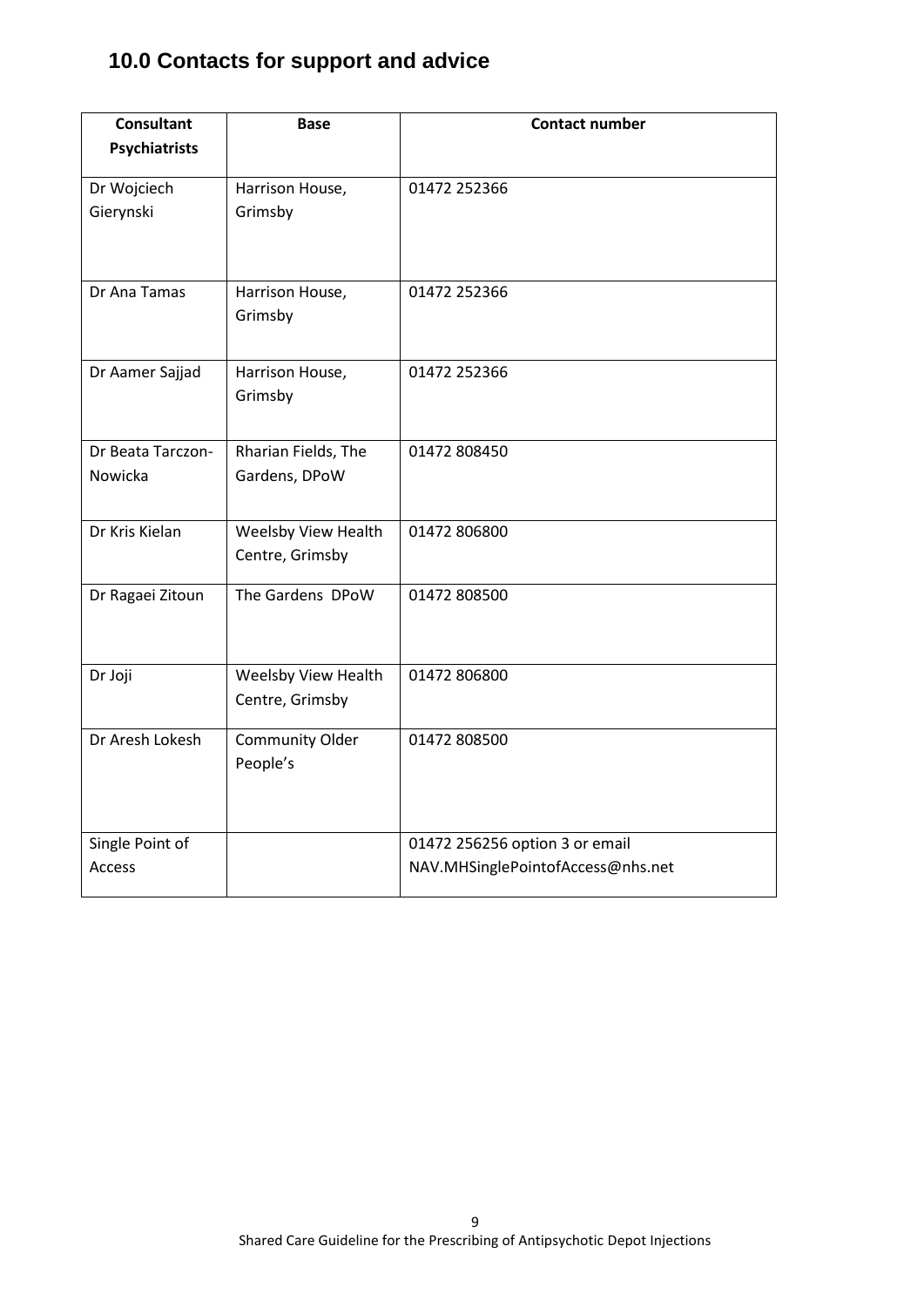## **11.0 REFERENCES**

- NICE Clinical Guideline 178: Psychosis and Schizophrenia in adults: treatment and management February 2014<https://www.nice.org.uk/guidance/cg178>
- Electronic medicines Compendium<http://www.medicines.org.uk/emc/>
- Service user information leaflets can be accessed through: <http://www.choiceandmedication.org/navigo>
- A new self-rating scale for detecting atypical or second-generation antipsychotic side effects **-** L. Waddell and M. Taylor *J Psychopharmacol* 2008; 22; 238 DOI: 10.1177/0269881107087976
- Making sense of antipsychotics booklet: MIND [\(http://www.mind.org.uk\)](http://www.mind.org.uk/)
- Antipsychotics Recommended Physical Monitoring: Health check results/outcomes to be shared between healthcare providers. Derbyshire PCT August 2009
- [http://www.nimh.nih.gov](http://www.nimh.nih.gov/)
- [http://www.mentalhealth.org.uk](http://www.mentalhealth.org.uk/)
- The Maudsley Prescribing Guidelines. 13<sup>th</sup> edition 2018
- Northern Lincolnshire APC formulary<http://www.apcnlgformulary.nhs.uk/default.asp>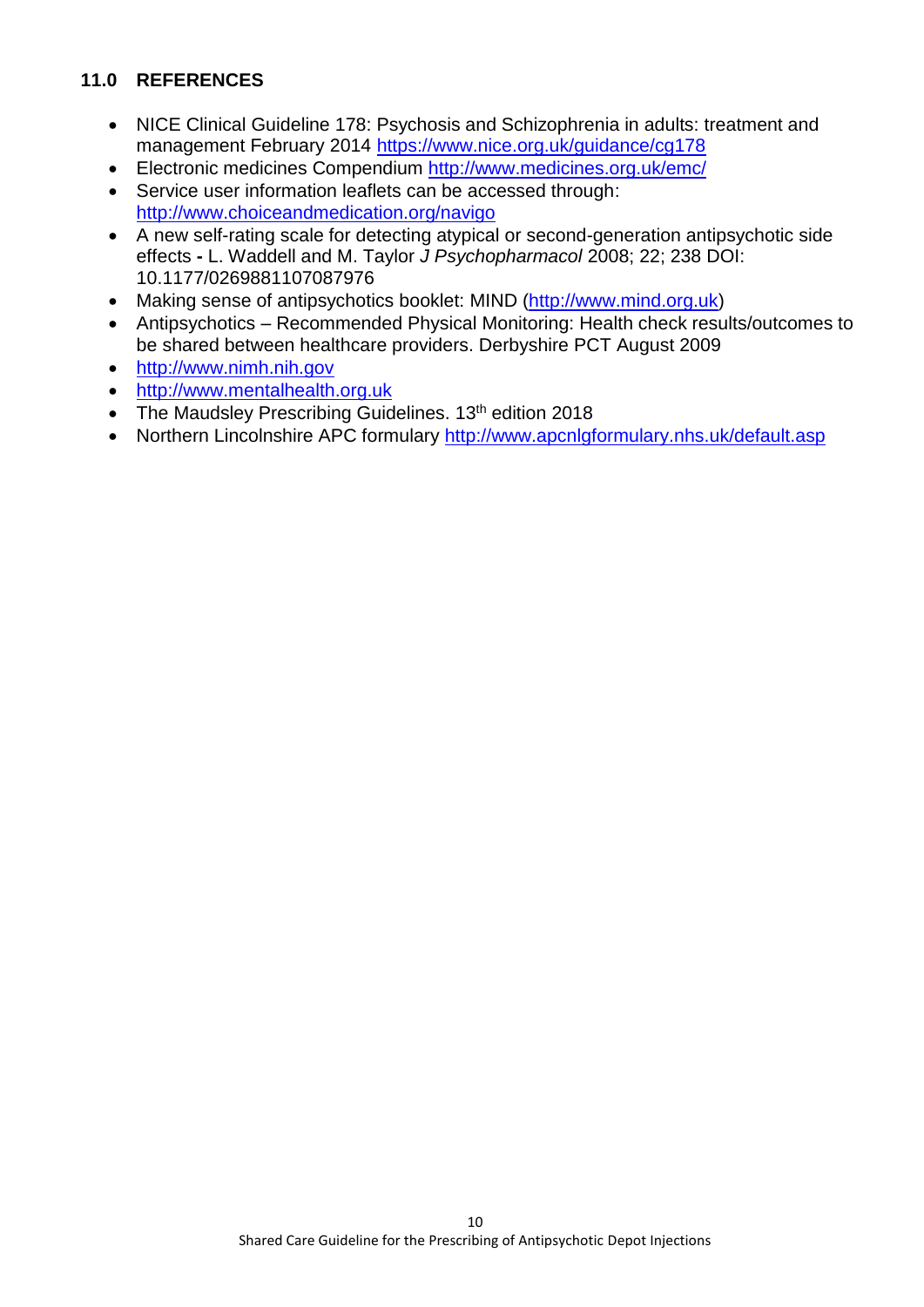### **Appendix 1**

# **Glasgow Antipsychotic Side-effect Scale (GASS)**

| <b>Name:</b>                                                | Age: | Sex: M / F |  |
|-------------------------------------------------------------|------|------------|--|
| Please list current medication and total daily doses below: |      |            |  |

This questionnaire is about how you have been recently. It is being used to determine if you are suffering from excessive side effects from your antipsychotic medication.

Please place a tick in the column which best indicates the degree to which you have experienced the following side effects.

Also tick the end or last box if you found that the side effect was distressing for you.

| Over the past week:                                           | Never | Once | A few<br>times | Every<br>day | Tick this box<br>if distressing |
|---------------------------------------------------------------|-------|------|----------------|--------------|---------------------------------|
| 1. I felt sleepy during the day                               |       |      |                |              |                                 |
| 2. I felt drugged or like a zombie                            |       |      |                |              |                                 |
| 3. I felt dizzy when I stood up and/or have fainted           |       |      |                |              |                                 |
| 4. I have felt my heart beating irregularly or unusually fast |       |      |                |              |                                 |
| 5. My muscles have been tense or jerky                        |       |      |                |              |                                 |
| 6. My hands or arms have been shaky                           |       |      |                |              |                                 |
| 7. My legs have felt restless and/or I couldn't sit still     |       |      |                |              |                                 |
| 8. I have been drooling                                       |       |      |                |              |                                 |
| 9. My movements or walking have been slower than usual        |       |      |                |              |                                 |
| 10. I have had uncontrollable movements of my face or<br>body |       |      |                |              |                                 |
| 11. My vision has been blurry                                 |       |      |                |              |                                 |
| 12. My mouth has been dry                                     |       |      |                |              |                                 |
| 13. I have had difficulty passing urine                       |       |      |                |              |                                 |
| 14. I have felt like I am going to be sick or have vomited    |       |      |                |              |                                 |
| 15. I have wet the bed                                        |       |      |                |              |                                 |
| 16. I have been very thirsty and/or passing urine frequently  |       |      |                |              |                                 |
| 17. The areas around my nipples have been sore and<br>swollen |       |      |                |              |                                 |
| 18. I have noticed fluid coming from my nipples               |       |      |                |              |                                 |
| 19. I have had problems enjoying sex                          |       |      |                |              |                                 |
| 20. Men only: I have had problems getting an erection         |       |      |                |              |                                 |

| Tick yes or no for the last three months              | No | Yes | Tick this box<br>if distressing |
|-------------------------------------------------------|----|-----|---------------------------------|
| 21. Women only: I have noticed a change in my periods |    |     |                                 |
| 22. Men and women: I have been gaining weight         |    |     |                                 |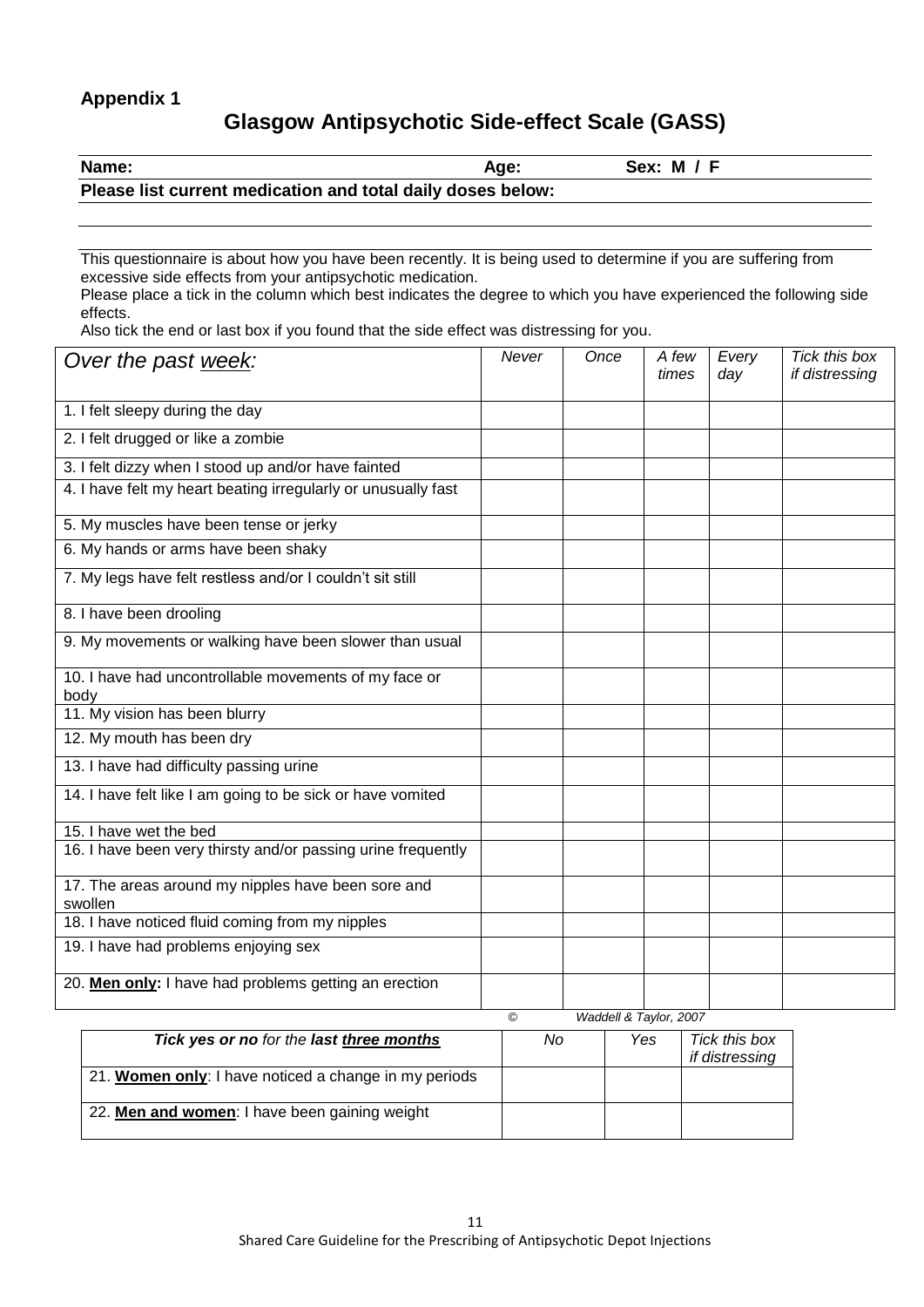# **Staff Information**

- 1. Allow the service user to fill in the questionnaire themselves. All questions relate to the previous week.
- 2. Scoring

For questions 1-20 award 1 point for the answer "once", 2 points for the answer "a few times" and 3 points for the answer "everyday". Please note zero points are awarded for an answer of "never".

For questions 21 and 22 award 3 points for a "yes" answer and 0 points for a "no".

### Total for all questions=

- 3. For male and female service users a score of: 0-21 absent/mild side effects 22-42 moderate side effects 43-63 severe side effects
- 4. Side effects covered include: 1-2 sedation and CNS side effects 3-4 cardiovascular side effects 5-10 extra pyramidal side effects 11-13 anticholinergic side effects 14 gastro-intestinal side effects 15 genitourinary side effects 16 screening question for diabetes mellitus 17-21 prolactinaemic side effects 22 weight gain

The column relating to the distress experienced with a particular side effect is not scored, but is intended to inform the clinician of the service user's views and condition.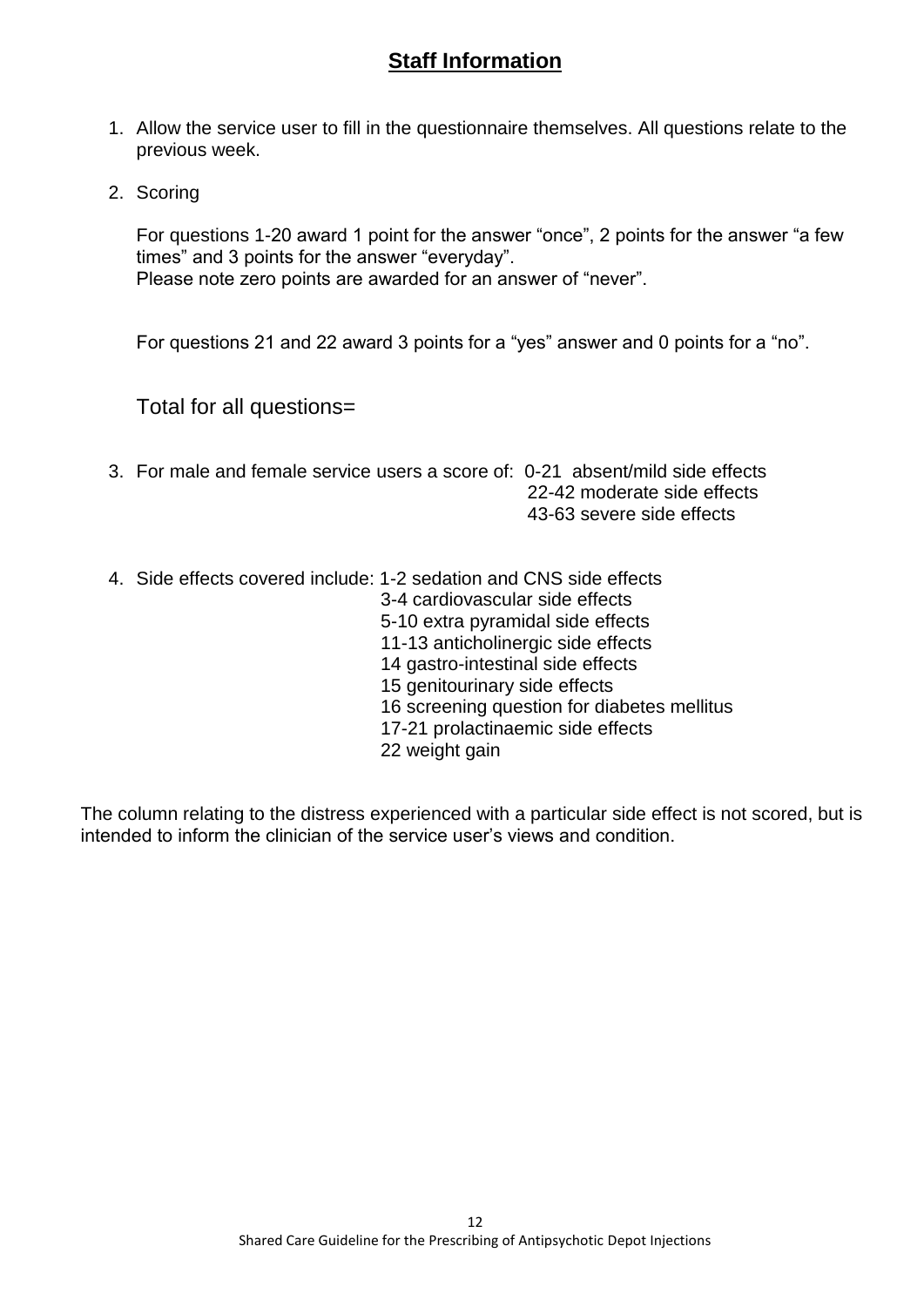### **Page 1 of 3: REQUEST BY THE SPECIALIST CLINICIAN FOR THE SERVICE USER'S GP TO ENTER INTO THE SHARED CARE AGREEMENT**

INSERT CLINIC ADDRESS

REF: Silverlink ID NHS NO: Tel No:

Fax no:

Date of Clinic: Date Typed:

The contents of this letter are confidential and may not be disclosed without the consent of the writer

GP ADDRESS

Dear Dr

### RE **JOE BLOGG, DOB ADDRESS**

Your service user has been attending **INSERT NAME OF CLINIC** and has been prescribed *medication / dose / frequency.* He/she has been stabilised on treatment. It is felt that he/she will benefit from continuing this medication under the terms of the attached shared care guideline.

Please use page two of this pro forma to indicate if you would like to participate in shared care. Additionally, can you inform me of any changes made to other medication prescribed by yourselves? (Especially when changes involve medicines that interact with *medication)*.

I have enclosed the service user's most recent monitoring results and the service user's next tests are due in……….

Yours sincerely

Name

Consultant Psychiatrist

CC – Service user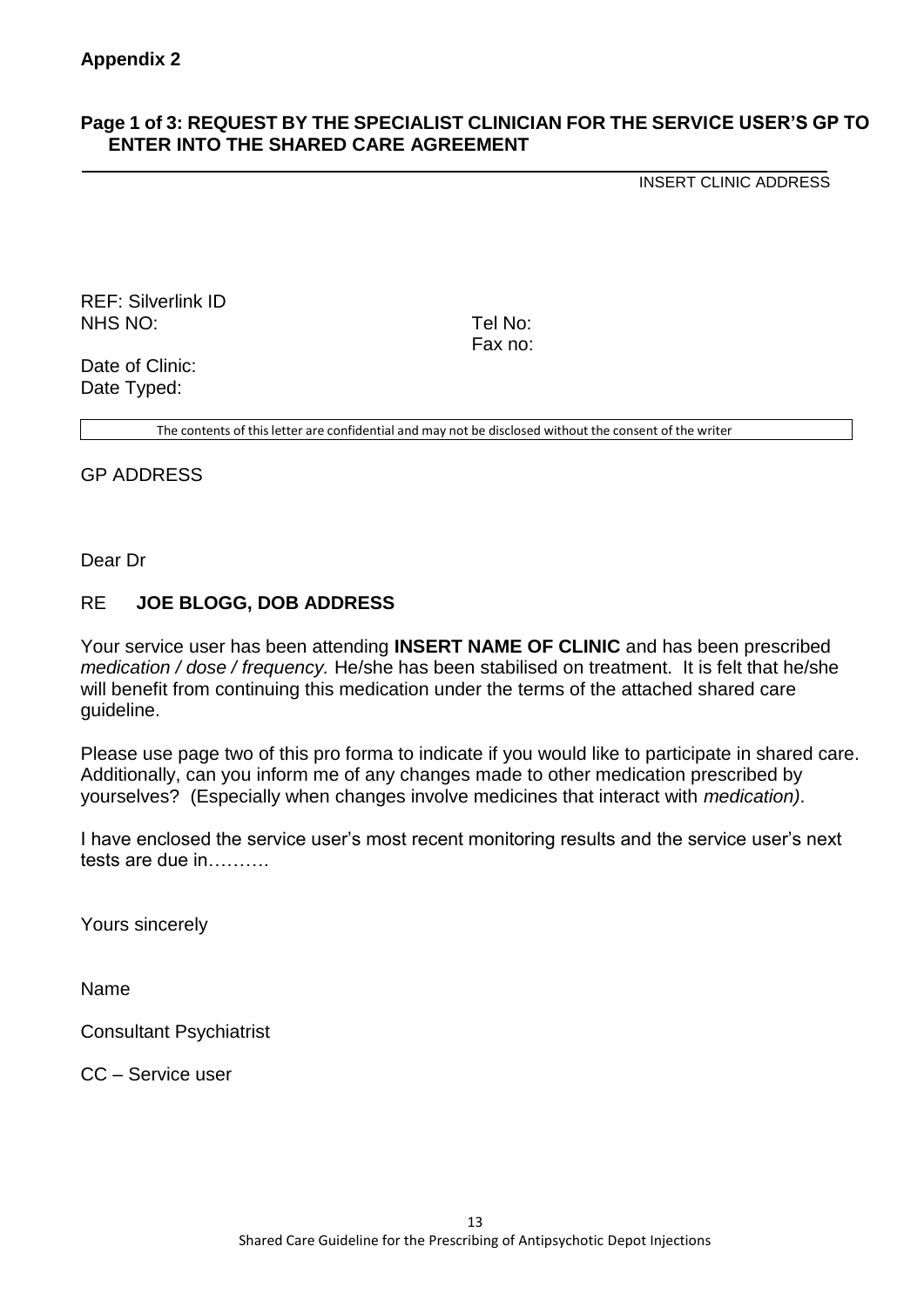### **Page 2 of 3: TRANSFER OF PRESCRIBING & MONITORING of ANTIPSYCHOTICS**

### **PRIVATE & CONFIDENTIAL**

Service user details

NHS No.

Date of request

GP Name

**Practice** 

| Indication of treatment:       | Secondary care prescriber: |
|--------------------------------|----------------------------|
| Care co-ordinator:             | Contact No:                |
| Service user is stabilised on: | Dose and frequency:        |

### **Please contact the Care co-ordinator, or the out of hours crisis team on INSERT TEL. NUMBER HERE………… if you require advice or:**

- Non-compliance or suspected non-compliance with treatment or monitoring
- Pregnancy or planning pregnancy
- Breast feeding
- Initiation of interacting medication
- Lack of or concern over efficacy
- Intermittent or poor adherence with treatment
- Service user functioning declines significantly
- Tolerability or side effect problems
- Service user request to discontinue treatment or review treatment
- Comorbid alcohol or drug misuse suspected
- Risk to the person or others

| <b>Monitoring results</b>                              | <b>Date</b> | <b>Result</b> | Date next due |  |
|--------------------------------------------------------|-------------|---------------|---------------|--|
| <b>FBC</b>                                             |             |               |               |  |
| Weight and BMI                                         |             |               |               |  |
| U & E                                                  |             |               |               |  |
| <b>LFT</b>                                             |             |               |               |  |
| BP / Pulse                                             |             |               |               |  |
| <b>GASS</b>                                            |             |               |               |  |
| Lipids                                                 |             |               |               |  |
| <b>Blood Glucose</b>                                   |             |               |               |  |
| Prolactin                                              |             |               |               |  |
| <b>ECG</b>                                             |             |               |               |  |
| Service user given 28 day prescription on: INSERT DATE |             |               |               |  |
| Next prescription due on: <b>INSERT DATE</b>           |             |               |               |  |

14 Shared Care Guideline for the Prescribing of Antipsychotic Depot Injections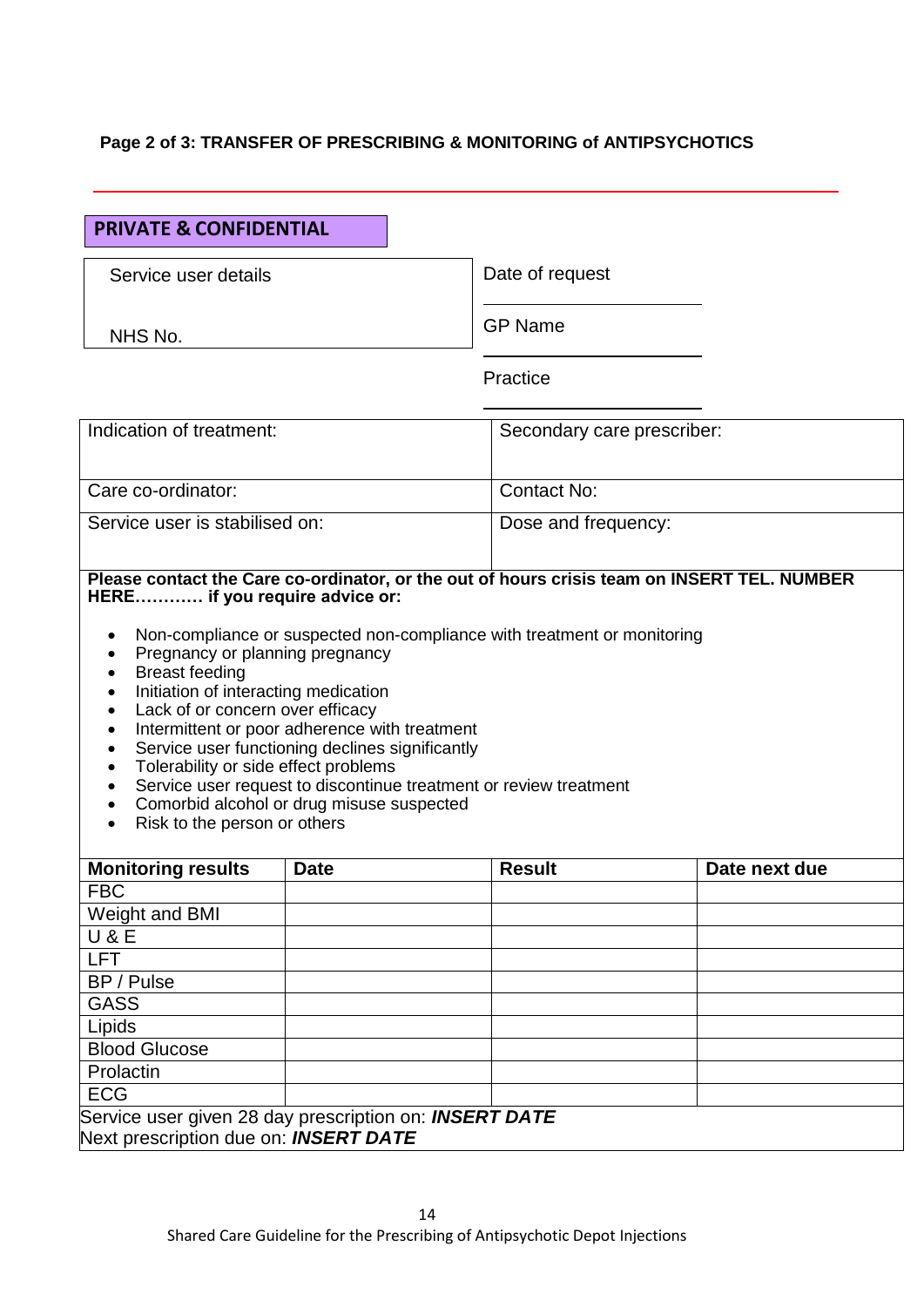### Page 3 of 3: To be completed by the General Practitioner

| Service user details | Date of request |
|----------------------|-----------------|
|                      | <b>GP Name</b>  |
| NHS No.              | Practice        |
|                      |                 |

- $\Box$  Yes. I agree to accept shared care for this medication with this service user as set out in the 'Shared Care Guideline for the prescribing of antipsychotic depot injections".
- $\Box$  I have concerns relating to the treatment or monitoring arrangements and would like to discuss these before accepting shared care for this medication with this service user.
- $\Box$  No. I would not like to accept shared care for this medication with service user as:

Even if you do not agree to accept shared care please record that the service user has been initiated on the medication identified above within your clinical system.

Please sign and return within 14 days to:

**Email back notification of acceptance to : NAV.MHSinglePointofAccess@nhs.net**

**Name: Date: GP / On behalf of GP**

Please also attach a copy to the service user's notes and add read codes as follows:

Shared care accepted [System 1: Shared care consultant and GP – XE1TD. EMIS: Shared care consultant and GP-66S2-1]

Shared care declined [System 1: Shared care referred back to the hospital - XaKAm EMIS Shared care prescribing sent back to hospital- 8BM7]

> 15 Shared care guideline for the prescribing of antipsychotic depot injections